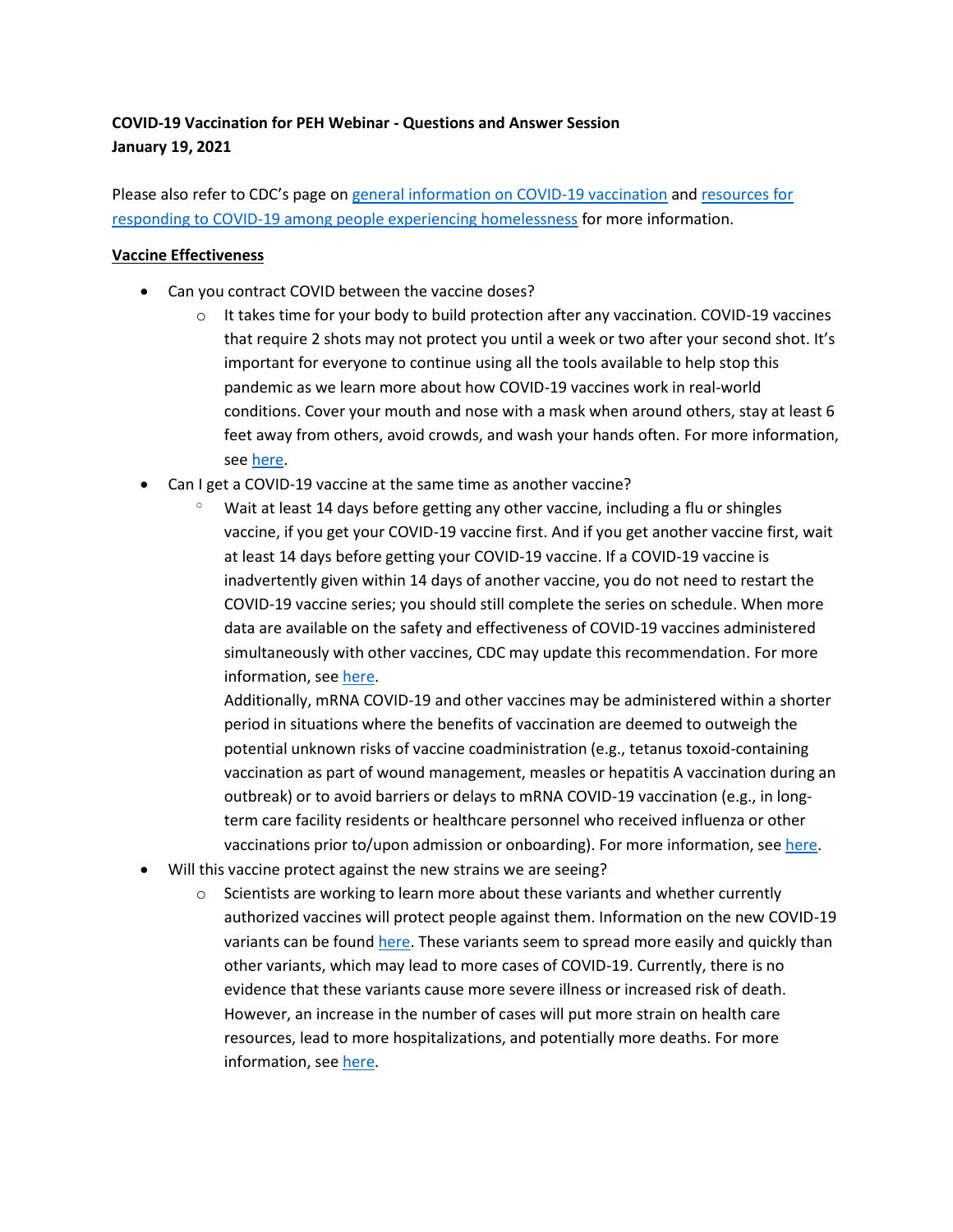- If I have already had COVID-19 and recovered, do I still need to get vaccinated with a COVID-19 vaccine?
	- o **Yes.** Due to the severe health risks associated with COVID-19 and the fact that reinfection with COVID-19 is possible, you should be vaccinated regardless of whether you already had COVID-19 infection. If you were treated for COVID-19 symptoms with monoclonal antibodies or convalescent plasma, you should wait 90 days before getting a COVID-19 vaccine. Talk to your doctor if you are unsure what treatments you received or if you have more questions about getting a COVID-19 vaccine. Experts do not yet know how long someone is protected from getting sick again after recovering from COVID-19. The immunity someone gains from having an infection, called "natural immunity," varies from person to person. It is rare for someone who has

had COVID-19 to get infected again. It also is uncommon for people who do get COVID-19 again to get it within 90 days of when they recovered from their first infection. We won't know how long immunity produced by vaccination lasts until we have more data on how well the vaccines work.

Both natural immunity and vaccine-induced immunity are important aspects of COVID-19 that experts are working to learn more about, and CDC will keep the public informed as new evidence becomes available. For more information, see [here.](https://www.cdc.gov/coronavirus/2019-ncov/vaccines/faq.html)

- Are these vaccines effective for youth under 18? What is the minimum age requirement for vaccine?
	- $\circ$  As of December 18, 2020, two COVID-19 vaccines have been authorized for use under an Emergency Use Authorization (EUA), but only the Pfizer-BioNTech COVID-19 vaccine is authorized for use in persons aged 16–17 years. For more information, se[e here.](https://www.cdc.gov/mmwr/volumes/69/wr/mm695152e2.htm)
	- $\circ$  On December 12, 2020, the Advisory Committee on Immunization Practices (ACIP) issued an interim recommendation\* for use of the Pfizer-BioNTech COVID-19 vaccine in persons aged ≥16 years for the prevention of COVID-19. For more information, see [here.](https://www.cdc.gov/mmwr/volumes/69/wr/mm6950e2.htm?s_cid=mm6950e2_w)
	- $\circ$  On December 19, 2020, the Advisory Committee on Immunization Practices (ACIP) issued an interim recommendation\* for use of the Moderna COVID-19 vaccine in persons aged ≥18 years for the prevention of COVID-19. For more information, see [here.](https://www.cdc.gov/mmwr/volumes/69/wr/mm695152e2.htm)

# **Vaccine Safety**

- Can a COVID-19 vaccine make me sick with COVID-19?
	- o **No.** None of the authorized and recommended [COVID-19 vaccines or COVID-19 vaccines](https://www.cdc.gov/coronavirus/2019-ncov/vaccines/different-vaccines.html)  [currently in development in the United States](https://www.cdc.gov/coronavirus/2019-ncov/vaccines/different-vaccines.html) contain the live virus that causes COVID-19. This means that a COVID-19 vaccine **cannot** make you sick with COVID-19. There are several different types of vaccines in development. All of them teach our immune systems how to recognize and fight the virus that causes COVID-19. Sometimes this process can cause symptoms, such as fever. These symptoms are normal and are a sign that the body is building protection against the virus that causes COVID-19. Learn more about [how COVID-19 vaccines work.](https://www.cdc.gov/coronavirus/2019-ncov/vaccines/different-vaccines/how-they-work.html?CDC_AA_refVal=https%3A%2F%2Fwww.cdc.gov%2Fcoronavirus%2F2019-ncov%2Fvaccines%2Fabout-vaccines%2Fhow-they-work.html)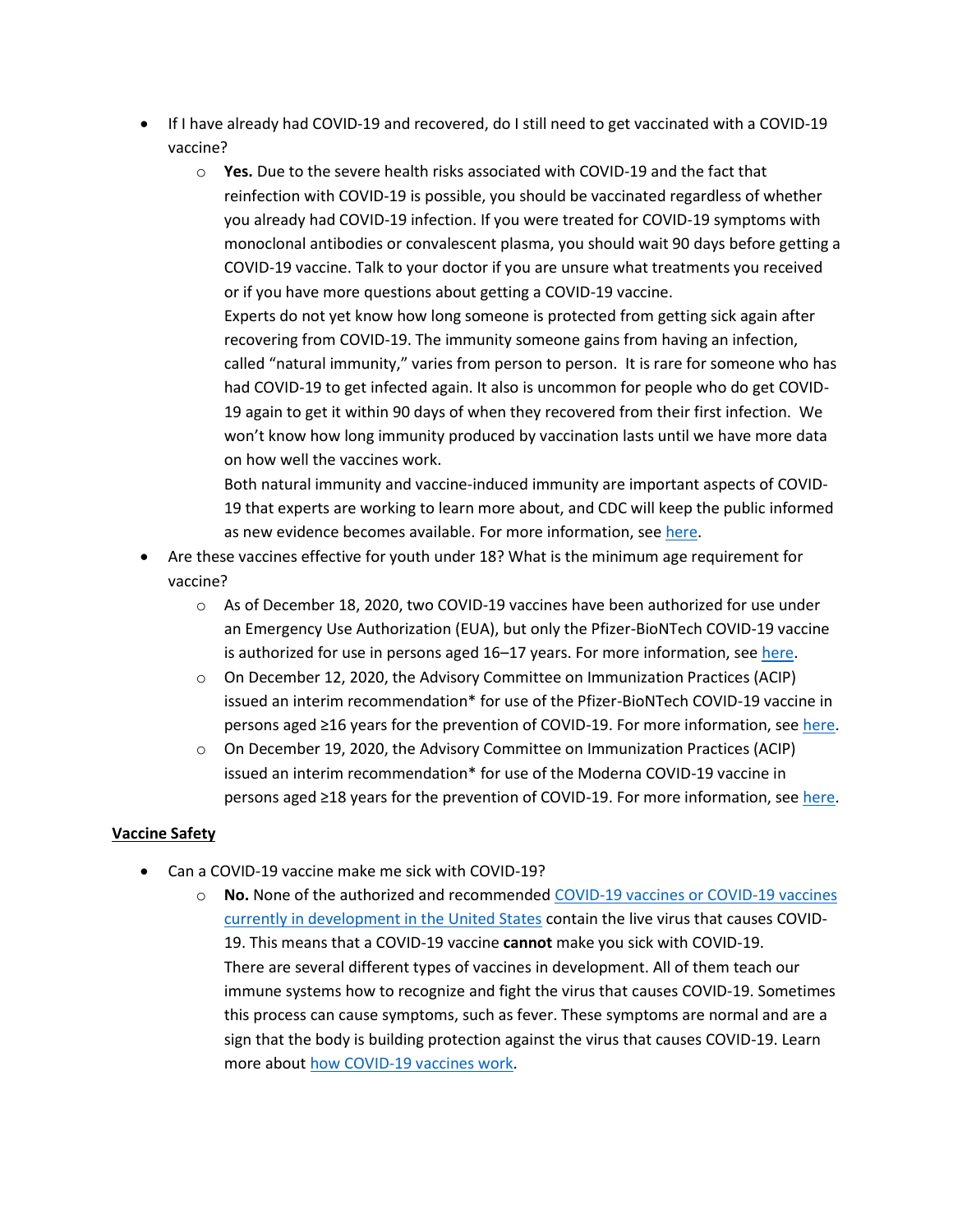It typically takes a few weeks for the body to build immunity (protection against the virus that causes COVID-19) after vaccination. That means it's possible a person could be infected with the virus that causes COVID-19 just before or just after vaccination and still get sick. This is because the vaccine has not had enough time to provide protection. For more information, se[e here.](https://www.cdc.gov/coronavirus/2019-ncov/vaccines/facts.html)

- Will a COVID-19 vaccine alter my DNA?
	- o **No.** COVID-19 mRNA vaccines do not change or interact with your DNA in any way. Messenger RNA vaccines—also called mRNA vaccines—are the first COVID-19 vaccines authorized for use in the United States. mRNA vaccines teach our cells how to make a protein that triggers an immune response. The mRNA from a COVID-19 vaccine never enters the nucleus of the cell, which is where our DNA is kept. This means the mRNA cannot affect or interact with our DNA in any way. Instead, COVID-19 mRNA vaccines work with the body's natural defenses to safely develop immunity to disease. Learn more about [how COVID-19 mRNA vaccines work.](https://www.cdc.gov/coronavirus/2019-ncov/vaccines/different-vaccines/mrna.html)

At the end of the process, our bodies have learned how to protect against future infection. That immune response and making antibodies is what protects us from getting infected if the real virus enters our bodies. For more information, see [here.](https://www.cdc.gov/coronavirus/2019-ncov/vaccines/facts.html)

- Is it safe for me to get a COVID-19 vaccine if I would like to have a baby one day?
	- o **Yes.** People who want to get pregnant in the future may receive the COVID-19 vaccine. Based on current knowledge, experts believe that COVID-19 vaccines are unlikely to pose a risk to a person trying to become pregnant in the short or long term. Scientists study every vaccine carefully for side effects immediately and for years afterward. The COVID-19 vaccines are being studied carefully now and will continue to be studied for many years, similar to other vaccines.

The COVID-19 vaccine, like other vaccines, works by training our bodies to develop antibodies to fight against the virus that causes COVID-19, to prevent future illness. There is currently no evidence that antibodies formed from COVID-19 vaccination cause any problems with pregnancy, including the development of the placenta. In addition, there is no evidence suggesting that fertility problems are a side effect of ANY vaccine. People who are trying to become pregnant now or who plan to try in the future may receive the COVID-19 vaccine when it becomes available to them. For more information, se[e here.](https://www.cdc.gov/coronavirus/2019-ncov/vaccines/facts.html)

- What steps can this population take if they don't have access to [V-safe?](https://www.cdc.gov/coronavirus/2019-ncov/vaccines/safety/vsafe.html)
	- $\circ$  V-safe is a smartphone-based tool that uses text messaging and web surveys to provide personalized health check-ins after you receive a COVID-19 vaccine. For those that do not have a way to access V-safe on their own, a healthcare or other service provider who has access to internet can submit to V-safe on their behalf. For more information, se[e here.](https://www.cdc.gov/coronavirus/2019-ncov/vaccines/safety/vsafe.html)

#### **Vaccine Ingredients, Allergies, and Underlying Conditions**

• Should I get a COVID-19 vaccine if I have had a reaction to another vaccine such as a flu vaccine?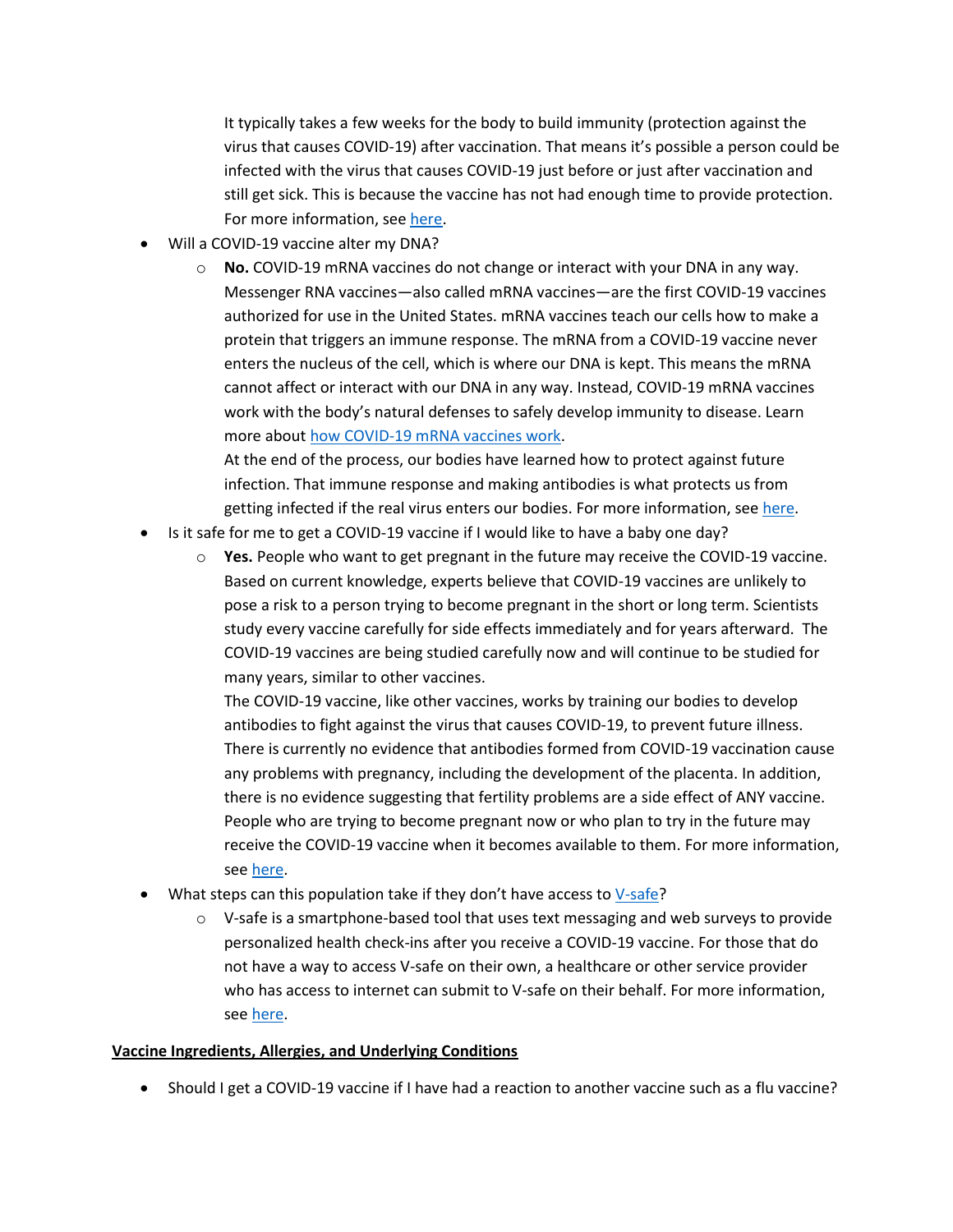- $\circ$  If you have had an immediate allergic reaction—even if it was not severe—to a vaccine or injectable therapy for another disease, **ask your doctor if you should get a COVID-19 vaccine.** Your doctor will help you decide if it is safe for you to get vaccinated. For more information, see [here.](https://www.cdc.gov/coronavirus/2019-ncov/vaccines/safety/allergic-reaction.html)
- What are the ingredients in COVID-19 vaccines?
	- o The two COVID-19 vaccines currently available in the United States do **not** contain eggs, preservatives, or latex. For a full list of ingredients, please see each vaccine's Fact Sheet for Recipients and Caregivers[: Pfizer-BioNTech COVID-19 vaccine](https://www.fda.gov/media/144414/download) an[d Moderna COVID-](https://www.fda.gov/media/144638/download)[19 vaccine.](https://www.fda.gov/media/144638/download) For more information, see [here.](https://www.cdc.gov/coronavirus/2019-ncov/vaccines/faq.html)
- Should I get a COVID-19 vaccine if I have other allergies not related to vaccines?
	- $\circ$  CDC recommends that people with a history of severe allergic reactions not related to vaccines or injectable medications—such as food, pet, venom, environmental, or latex allergies—get vaccinated. People with a history of allergies to oral medications or a family history of severe allergic reactions may also get vaccinated. For more information, see [here.](https://www.cdc.gov/coronavirus/2019-ncov/vaccines/safety/allergic-reaction.html)
- If someone is immunosuppressed, can the side effects from the vaccine last longer or be delayed?
	- $\circ$  People with HIV and those with weakened immune systems due to other illnesses or medication [might be at increased risk for severe COVID-19.](https://www.cdc.gov/coronavirus/2019-ncov/need-extra-precautions/people-with-medical-conditions.html) They may receive a COVID-19 vaccine. However, they should be aware of the limited safety data: 1) Information about the safety of mRNA COVID-19 vaccines for people who have weakened immune systems in this group is not yet available. 2) People living with HIV were included in clinical trials, though safety data specific to this group are not yet available at this time. People with weakened immune systems should also be aware of the potential for reduced immune responses to the vaccine, as well as the need to continue following all [current guidance](https://www.cdc.gov/coronavirus/2019-ncov/index.html) to protect themselves against COVID-19. For more information, see [here.](https://www.cdc.gov/coronavirus/2019-ncov/vaccines/recommendations/underlying-conditions.html)
- Is it safe for me to get the vaccine if I have an underlying medical condition?
	- $\circ$  People with underlying medical conditions can receive the FDA-authorized COVID-19 vaccines provided they have not had [an immediate or severe allergic reaction](https://www.cdc.gov/coronavirus/2019-ncov/vaccines/safety/allergic-reaction.html) to a COVID-19 vaccine or to any of the ingredients in the vaccine. Learn more about vaccinatio[n considerations for persons with underlying medical conditions.](https://www.cdc.gov/coronavirus/2019-ncov/vaccines/recommendations/underlying-conditions.html) Vaccination is an important consideration for adults of any age with **certain underlying medical conditions** because they are at increased risk for severe illness from the virus that causes COVID-19. For more information, se[e here.](https://www.cdc.gov/coronavirus/2019-ncov/vaccines/faq.html)
- If I have previously had Guillain-Barre syndrome, can I get a COVID-19 vaccine?
	- o Persons who have previously had GBS may receive an mRNA COVID-19 vaccine. To date, no cases of Guillain-Barre syndrome (GBS) have been reported following vaccination among participants in the mRNA COVID-19 vaccine clinical trials. With few exceptions, the independent Advisory Committee on Immunization Practices (ACIP[\) general best](https://www.cdc.gov/vaccines/hcp/acip-recs/general-recs/index.html)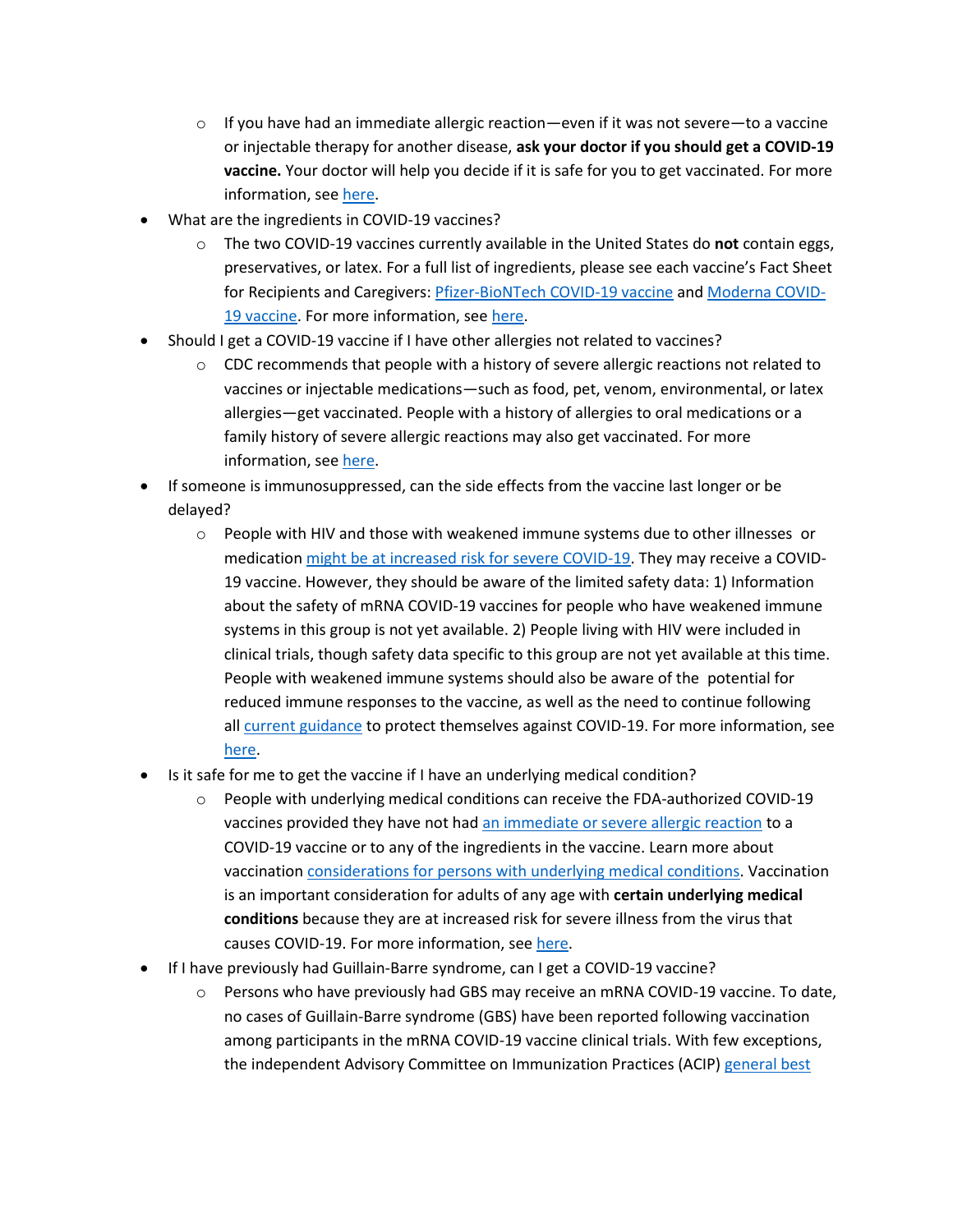[practice guidelines for immunization](https://www.cdc.gov/vaccines/hcp/acip-recs/general-recs/index.html) do not include a history of GBS as a precaution to vaccination with other vaccines. Fore more information, see [here.](https://www.cdc.gov/coronavirus/2019-ncov/vaccines/recommendations/underlying-conditions.html)

### **Vaccine Follow-up and Second Dose**

- How should COVID-19 vaccination status of people experiencing homelessness be recorded?
	- $\circ$  Recording whether people experiencing homelessness received a COVID-19 vaccine will be important for two reasons. First, it will be necessary for the person vaccinated to keep a record of their vaccination status and when they need to follow up for a second dose. Second, it will be important for vaccination programs to record housing status to estimate coverage among people experiencing homelessness. All COVID-19 vaccination providers are required to report vaccine administration data to the jurisdiction's immunization information system (IIS) or other identified program. The address field can be used to provide information about homelessness status. Vaccine providers are also required to provide vaccine recipients with a vaccination record card. It might also be possible to include COVID-19 vaccination status i[n Homeless Management Information](https://www.hudexchange.info/programs/hmis/)  [Systems.](https://www.hudexchange.info/programs/hmis/) Finally, vaccination coverage data from vaccination campaign events at homeless service sites can be entered into the [CDC and National Health Care for the](https://nhchc.org/cdc-covid-dashboard/home/)  [Homeless dashboard](https://nhchc.org/cdc-covid-dashboard/home/) for inclusion in an aggregated dashboard. For more information, se[e here.](https://www.cdc.gov/coronavirus/2019-ncov/community/homeless-shelters/vaccine-faqs.html)
- How can we ensure that people experiencing homelessness receive all recommended doses since most COVID-19 vaccines require two doses?
	- $\circ$  People experiencing homelessness might have a hard time following up to get a second dose of COVID-19 vaccine. This may be a particular challenge because the same vaccine product must be used for both doses. Public health workers, healthcare workers, and homeless service staff should work together to promote follow-up by recording up-todate contact information, ensuring dose information is available to vaccine providers across sites and geographic areas, providing multiple and easy-to-access opportunities to get a COVID-19 vaccine, integrating reminders into routine interactions, and conducting outreach to connect with individuals who might otherwise be lost to followup. For more information, se[e here.](https://www.cdc.gov/coronavirus/2019-ncov/community/homeless-shelters/vaccine-faqs.html)
- Is there any risk to those that cannot get the second vaccine within the designated timeframe?
	- o You should **get your second shot as close to the recommended 3-week or 1-month interval as possible.** However, there is no maximum interval between the first and second doses for either vaccine. You should not get the second dose earlier than the recommended interval. For more information, see [here.](https://www.cdc.gov/coronavirus/2019-ncov/vaccines/expect/after.html)
- Can your first dose be from one manufacturer and the second dose be from another?
	- $\circ$  Every effort should be made to determine which vaccine product was received as the first dose, in order to ensure completion of the vaccine series with the same product. In exceptional situations in which the first-dose vaccine product cannot be determined or is no longer available, any available mRNA COVID-19 vaccine may be administered at a minimum interval of 28 days between doses to complete the mRNA COVID-19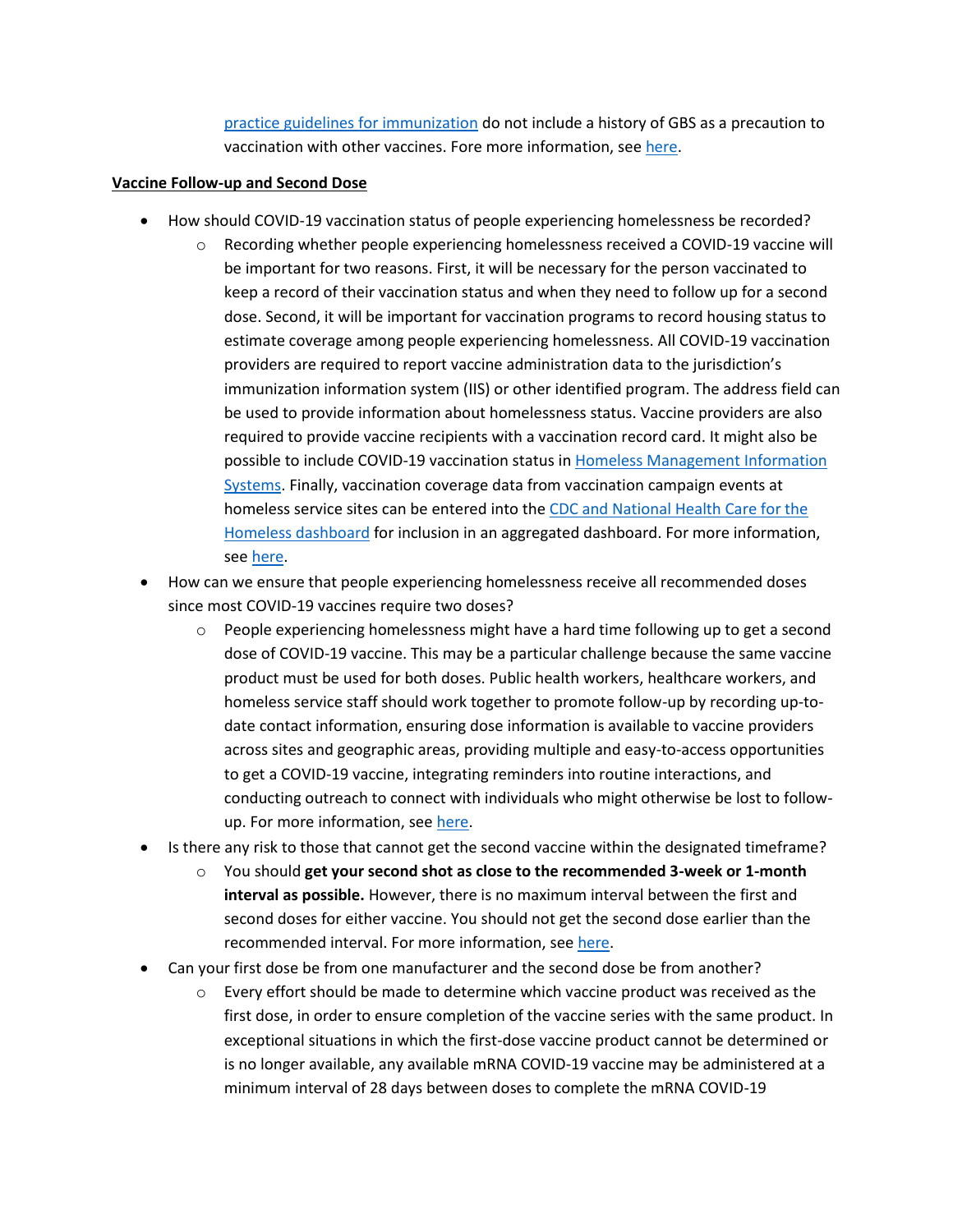vaccination series. If two doses of different mRNA COVID-19 vaccine products are administered in these situations (or inadvertently), no additional doses of either product are recommended at this time. For more information, see [here.](https://www.cdc.gov/vaccines/covid-19/info-by-product/clinical-considerations.html)

### **Continued precautions**

- Do we need to wear a mask and avoid close contact with others if we have gotten 2 doses of the vaccine?
	- o **Yes.** Not enough information is currently available to say if or when CDC will stop recommending that peopl[e wear masks](https://www.cdc.gov/coronavirus/2019-ncov/prevent-getting-sick/diy-cloth-face-coverings.html) and [avoid close contact with others](https://www.cdc.gov/coronavirus/2019-ncov/prevent-getting-sick/social-distancing.html) to help prevent the spread of the virus that causes COVID-19.

Experts need to understand more about the protection that COVID-19 vaccines provide in real-world conditions before making that decision. Other factors, including how many people get vaccinated and how the virus is spreading in communities, will also affect this decision. We also don't yet know whether getting a COVID-19 vaccine will prevent you from spreading the virus that causes COVID-19 to other people, even if you don't get sick yourself. CDC will continue to update this page as we learn more. While experts learn more about the protection that COVID-19 vaccines provide under real-life conditions, it will be important for everyone to continue using all the tools

To protect yourself and others, follow these recommendations:

- Wear a mask over your nose and mouth
- Stay at least 6 feet away from others
- Avoid crowds
- Avoid poorly ventilated spaces
- Wash your hands often

available to help stop this pandemic.

Together, COVID-19 vaccination and following CDC's recommendations for [how to](https://www.cdc.gov/coronavirus/2019-ncov/prevent-getting-sick/prevention.html)  [protect yourself and others](https://www.cdc.gov/coronavirus/2019-ncov/prevent-getting-sick/prevention.html) will offer the best protection from getting and spreading COVID-19. For more information, se[e here.](https://www.cdc.gov/coronavirus/2019-ncov/vaccines/faq.html)

- Should a homeless shelter continue to use COVID-19 protection strategies (e.g., masks, distancing) after vaccine has been administered?
	- o Vaccination is just one tool to control the COVID-19 pandemic. Homeless service providers should continue taking all precautions possible, including mask wearing, social distancing, and hand hygiene, to prevent staff, volunteers, and clients from spreading the virus that causes COVID-19. Continue to follow the prevention recommendations for [homeless service providers](https://www.cdc.gov/coronavirus/2019-ncov/community/homeless-shelters/plan-prepare-respond.html) and related to [unsheltered homelessness.](https://www.cdc.gov/coronavirus/2019-ncov/community/homeless-shelters/unsheltered-homelessness.html) For more information, see [here.](https://www.cdc.gov/coronavirus/2019-ncov/community/homeless-shelters/vaccine-faqs.html)

# **Other Homelessness-Specific Considerations**

- When will a COVID-19 vaccine be available for people experiencing homelessness?
	- $\circ$  The goal is for everyone, including people experiencing homelessness, to be able to easily get a COVID-19 vaccine as soon as possible. However, because it is anticipated